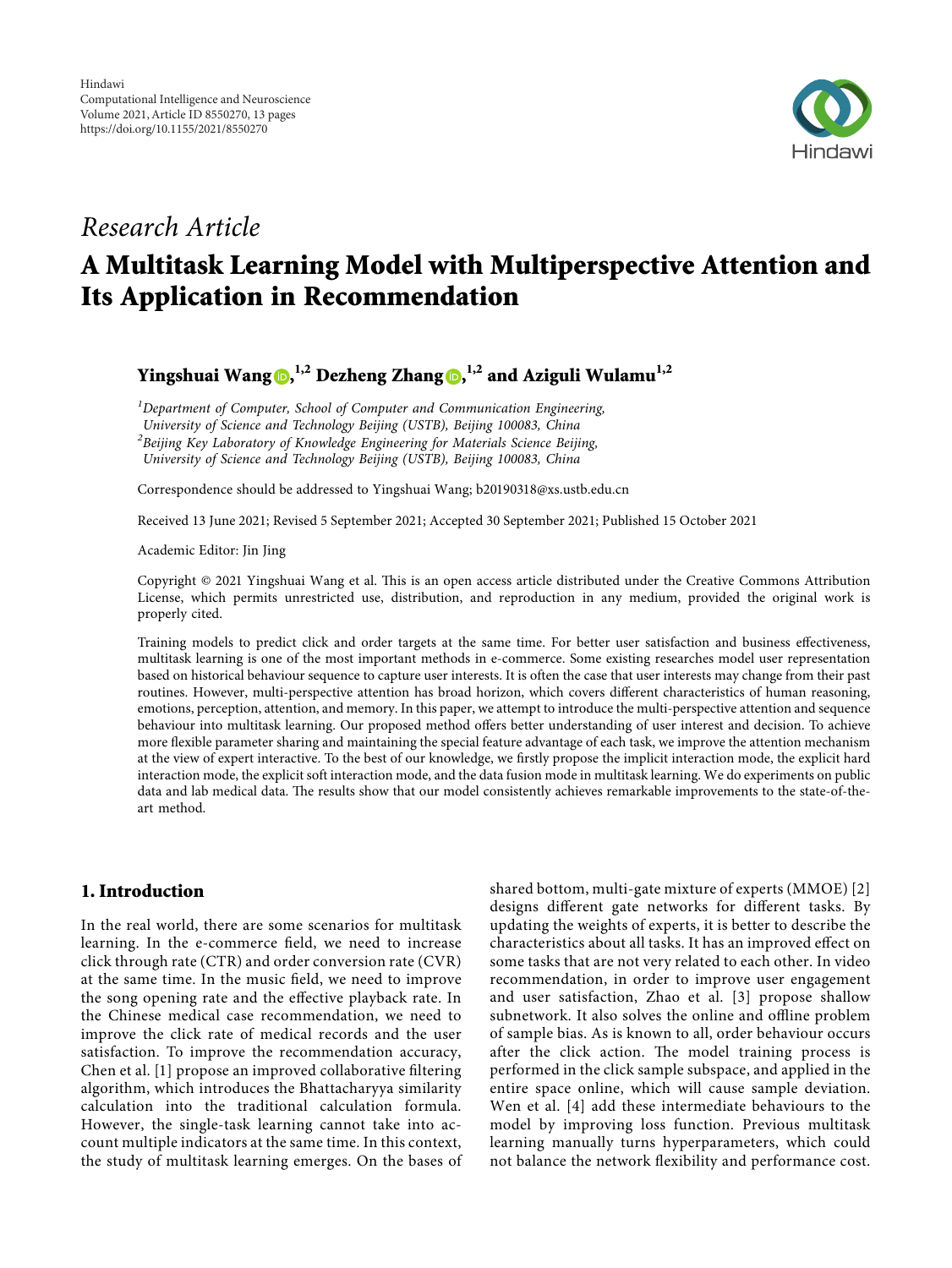Subnetwork routing (SNR) [[5](#page-12-0)] is not sensitive to the strength of the correlation between tasks. It can be combined to learn a good structure and can realize flexible parameter sharing. Qin et al. [[6\]](#page-12-0) propose a model, which can combine MMOE and Long Short-Term Memory (LSTM) together. The model applies user behaviour sequence feature in multitask learning scenarios. Real application scenarios always face the challenge of data sparsity, data heterogeneity, and complex multiobjective, which the MMOE and LSTM try to solve. The Progressive Layered Extraction (PLE) [[7\]](#page-12-0) network is proposed, whose purpose is to leverage the seesaw phenomenon in multitask learning. To solve the negative transformer problem, on the one hand, PLE model splits the experts into shared expert and private expert; on the other hand, PLE model divides the sample space by loss function. Wang et al. [[8](#page-12-0)] propose a Multitask-Aware Fairness (MTAF) method to improve fairness in multitask learning. Xi et al. [[9\]](#page-12-0) propose an Adaptive Information Transfer Multitask (AITM) framework, which constructs the sequential dependence among multistep conversions by the Adaptive Information Transfer (AIT) module. Low-rank decomposed self-attention network (Light-SAN) [[10](#page-12-0)] is proposed, which learns the context-aware representation via users' history items and mines sequential relations among items efficiently. Gating-Enhanced Multitask Neural Networks (Gem-NN) [[11](#page-12-0)] design a gating mechanism between embedding layer and MLP, which learns feature interaction and manages information flow. Multiple-Level Sparse Sharing Model (MSSM) [\[12\]](#page-12-0) is proposed, which includes a field-level sparse connection module (FSCM) and a cell-level sparse sharing module (CSSM). The FSCM can learn features selectively and the CSSM can share knowledge across all tasks efficiently. To resolve the selection bias and data sparsity issue, Hierarchically Modelling both Micro and Macro behaviour  $(HM<sup>3</sup>)$  [\[13\]](#page-12-0) is proposed for CVR prediction, which employs micro and macro post-click behaviour in a multitask learning mode. Zhao et al. [[14](#page-12-0)] propose multiple relational attention network, which employs attention mechanism to improve prediction accuracy. The model structure comes from three perspectives: the first is task and feature, the second is feature and feature, and the third is task and task. In recommendation systems, the pareto algorithm is applied to the multiobjective learning, which can make at least one objective better without harming the other objective. The loss function refers to the KKT condition and the relax constraints, and then the model updates the weights at each batch. With the idea of knowledge distillation, Tang et al. [[15](#page-12-0)] propose a novel model, which employs dominant feature to guide multitask learning. The feature matching algorithm combines original feature and dominant feature, which maps them to a new hidden space and improves the efficiency of multitask information sharing. Wang et al. [[16](#page-12-0)] propose a new model to improve relation extraction algorithm. The embedding layer represents sharing information, which uses Bidirectional Encoder Representation from Transformer

 $(BERT)$  pretrained model as initial computing part. The model introduces knowledge distillation to use the information of auxiliary tasks better. According to the multitask learning framework, Shao et al. [\[17\]](#page-12-0) introduce attention map convolutional layer to mine the bilateral high-order feature graph from user and commodity. The model can dynamically capture the users' implicit interest for commodity. Yao et al. [[18\]](#page-12-0) propose a strong aggregation multitask learning method, which can group tasks by learning representation vectors. This method assumes that one task is a linear combination of other tasks. The correlation between tasks is calculated through the statistical coefficient. Based on the knowledge graph, Yu et al. [[19](#page-12-0)] propose a multitask feature learning method using the knowledge graph to calculate the embedding vector assist the recommendation task finally. Conversation recommendation is becoming an important part of e-commerce. In order to improve the prediction effect via mining sequence feature, Chen et al. [[20\]](#page-12-0) employ the graph structure cascade and node sequence diffusion. The model proposes a sharing representation layer, which helps to understand the task of cascading relationship. The sequence knowledge is learned from the share representation layer, which can encode the cascade structure and sequence node well. Most multitask build network through multilayer feature sharing.

However, the above studies in multitask learning are based on feature engineering and knowledge representation, without introducing multi-perspective attention. We integrate coarse-grained attention, fine-grained attention, boosting expert mode, and expert-level self-attention; therefore, different task experts can interact better.

The rest of this paper is organized as follows. Section [2](#page-2-0) introduces application of recommendation system in academic and industry. Section [3](#page-3-0) discusses the recall stage, the ranking stage, and the diversity stage in the recommender system, and describes our specific improvement methods. Section [4](#page-7-0) makes experiment in public data set, and compares the baseline. Section [5](#page-11-0) draws conclusion and proposes prospects.

The main contributions of our proposed model are summarized as follows:

- (1) We introduce coarse-grained attention and finegrained attention in the gate network. Each task layer learns a query vector for each expert, and inner product is taken on the query vector and the expert, then regarding the result as the attention. The gate attention methods achieve better performance than the base MMOE.
- (2) Inspired by the fact that the gradient boosting tree is better than random forest, we design the gradient boosting expert network, which enhances the interaction among different experts.
- (3) To the best of our knowledge, we are the first to introduce the expert-level multi-head self-attention into multitask learning and get better effectiveness.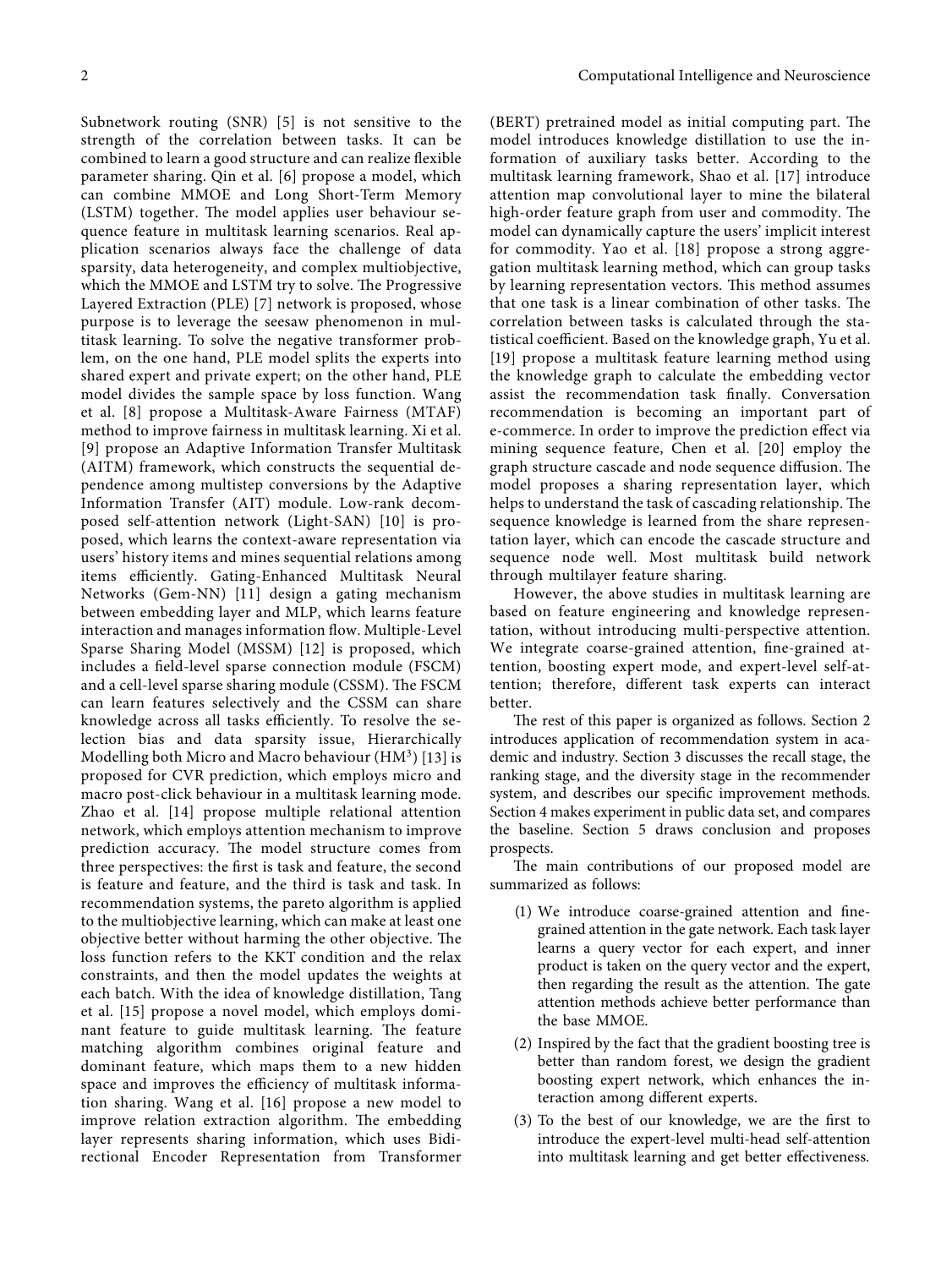- <span id="page-2-0"></span>(4) We design the time-space sequence feature into multitask learning and improve the loss function, which can support multiple-source datasets.
- (5) We conduct extensive experiments on Ali-CCP data and confirm the superiority of our proposed model over representative state-of-the-art method.

## **2. Related Work**

*2.1. Multitask Learning Architecture.* In the deep neural network, the click task and the order task are weighted in different proportions, and then they are processed as positive samples. The idea of a single-task model is difficult to find trade-off between click and order tasks. The model pays more attention to a certain part so that it learns information perhaps deviated from the original sample distribution. In addition, the single-task processing ignores some information, which contains rich correlation among tasks. Use multitask learning to optimize multiple targets at the same time. Share parameters to learn correlation. Subtask learns the differences of the sample distribution. By this way, we improve generation ability of the model.

As is known to all, most multitask learning networks have feature parameter sharing module, which is divided into hard sharing and soft sharing specifically. Hard sharing feature is constructed at the bottom layer and completely shared. The upper layer introduces different networks so as to predict their respective tasks. When the tasks are more relevant, hard sharing is much more effective. Negative transfer will occur when tasks are not very relevant. If the effect of one task increases, the effect of another task decreases. In order to solve this problem, Google proposes MMOE model. The model constructs gate control mechanism for each task, which brings better effects. Tencent proposes the PLE model. Trying to introduce multiple layers of shared experts and private experts resolves the heterogeneous relationship between tasks furtherly. The structure of MMOE model is shown in Figure [1.](#page-3-0)

$$
y_k = h^k(f^k(x)),
$$
  

$$
f^k(x) = \sum_{i=1}^n g^k(x)_i f_i(x),
$$
 (1)

where  $\sum_{i=1}^{n} g^k(x)_i = 1$ ,  $g^k(x)_i$  represents the output logits of gating at the *i*th expert, which is used to calculate the weight of the *i*th expert.  $\overline{f}_i(x)$  denotes the *i*th expert network;  $h^k(.)$ means the hidden layer. Furtherly, the gate network equation is as follows:

$$
g^{k}(x) = \text{softmax}\big(W_{gk}x\big).
$$
 (2)

#### *2.1.1. Expert Network Part*

*Step 1*. Construct a neural network for each expert and get the output *y*.

$$
y = X * hidden_1 * hidden_2,
$$
 (3)

where *X* means the input features, whose shape is [batch size, feature size]. hidden<sub>1</sub> indicates the units of the first expert hidden layer, with the shape of [feature size, units of the first hidden layer]. hidden, shows the units of the second expert hidden layer, with the shape of [units of the first hidden layer, units of the second hidden layer]. As a result, the shape of *y* is [batch size, units of the second hidden layer].

*Step 2*. Build a list of expert outputs, which is used to restore the output of each expert.

*Step 3*. In the last dimension of expert output, we use flatten operation to stack the *y*; then we store it as a tensor. The tensor shape is [batch size, units of the second hidden layer, the number of experts].

#### *2.1.2. Gate Network Part*

*Step 1*. Construct a neural network for each gate and get the gate output *y*.

$$
y = X * hidden_1 * hidden_2,
$$
 (4)

where *X* means the input features, whose shape is [batch size, feature size]. hidden<sub>1</sub> indicates the units of the first gate hidden layer, with the shape of [feature size, units of the first hidden layer]. hidden, shows the units of the second gate hidden layer, with the shape of [units of the first gate hidden layer, units of the second gate hidden layer]. As a result, the shape of *y* is [batch size, units of the second gate hidden layer].

*Step 2*. Construct a gate dictionary named gates output, whose key is the task name and whose value is the output *y* of the last gate network layer.

gates-output[task] = 
$$
y
$$
. (5)

*Step 3*. Convert gate output into weights, *y* is expanded on the axis index-1. After that, the number of neurons in the last layer of expert is copied as weights matrix. The shape of weights matrix is [batch size, units of the second expert hidden layer, units of the second gate hidden layer].

*Step 4*. Using expert output and gating weights, we calculate the tensor which is connected to the tower. Both the expert output after stacking and the weights after expanded dimension have the same shape. Given a scalar inner product, we get a vector with shape [batch size, units of the second expert hidden layer, units of the second gate hidden layer]. We do reduce-sum operation in the last dimension, which calculates the final expert gate output. The shape is [batch size, units of the second expert hidden layer].

*2.2. Multitask Learning in Recommendation.* In recommendation scenario, the parameters that can be debugged for multitask learning mainly include the following: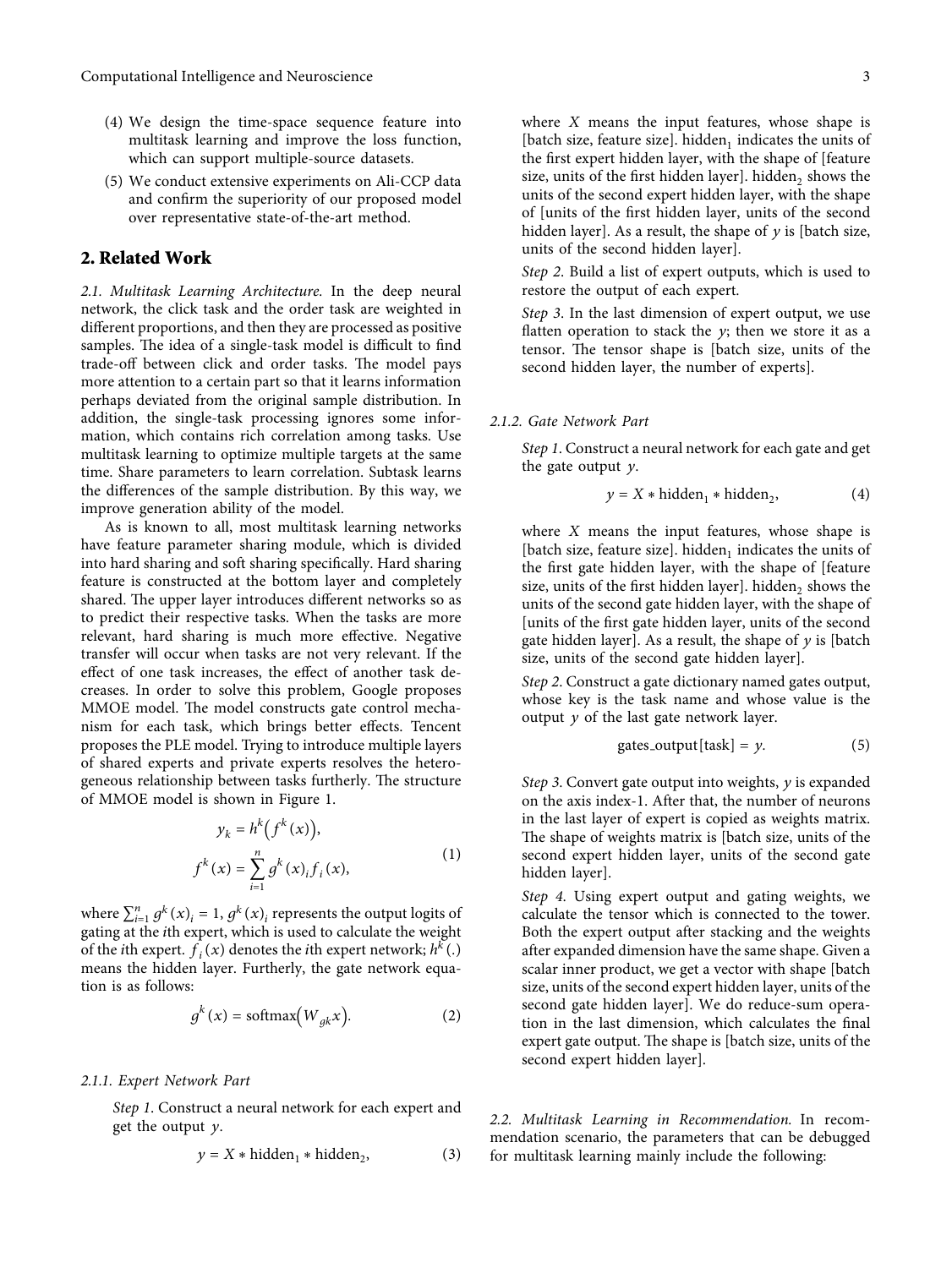<span id="page-3-0"></span>

FIGURE 1: The multi-gate multi-expert network.

- (1) Label weight: it is similar to the class weight in the deep neural network configuration, to control the sample ratio of each label.
- (2) Loss weight: setting the weight of loss function for each task. The parameter needs to be adjusted by multiple rounds, and then the optimal combination is selected.
- (3) Export weight: the weight for predicting score of each task, which can be set higher weight for the better task based on the test result.
- (4) Task number: setting the number of tasks.
- (5) Expert number: the number of experts. Each expert is a two-layer fully connected network. The prediction scores are weighted by the output of gating network as the input of the tower network of each task.
- $(6)$  The number of experts' layers.
- (7) The number of hidden units.
- (8) The number of gate network's layers.
- $(9)$  The number of tower network's layers.

The parameters turning of core neural network is as shown in Figure [2.](#page-4-0)

The model training mechanism is as shown in Figure [3.](#page-4-0)

## **3. The Proposed Scheme**

We think there are two parts where MMOE can be improved. The first point is how experts share the parameters with each other, and how to add attention mechanisms effectively. The second point is the design of the loss function, and how to balance the learning of different tasks.

*3.1. Coarse-Grained Attention Gate Network.* In MMOE model, gate network is a linear transformation, which learns parameters from the original features. The expression skills of gate are insufficient. We use the attention mechanism to calculate the model weights, which are updated with the model trained. We improve the calculation of the original gate network, which is from a linear translation to an inner product operator.

By the guidance of the experts, the model weights are constructed. The design of gate network introduces the prior knowledge of experts. From the view of expert neuron dimension, the output of each neuron is different. Attention is added in the neuron dimension. We add weights in the gate control perspective, and change the gate attention mechanism. We make the improvements on the basis of MMOE, which is shown in Figure [4](#page-5-0).

Gate improvement part is as Figure [4](#page-5-0) shows. MMOE calculates the weights of different experts by fusing the original feature and gate net output. Inspired by the attention mechanism, each task layer learned a query vector for each expert network. Take inner product between the query vector and the expert network. Then regard the result of inner product as the attention weight of the task's corresponding expert.

The improvement scheme is expressed in the following formula:

$$
y_e = f_e(w_{e1} * X * w_{e2} + b_e),
$$
 (6)

where *X* represents the original input,  $w_{e1}$  and  $w_{e2}$  denote the matrix parameters of expert network,  $b_e$  is the bias of expert network, and  $f_e(.)$  represents the transformation function from the original input to the expert vector.

$$
y_g = \sigma \big( w_g * e_g + b_g \big), \tag{7}
$$

where  $w_g$  is the parameter of the gate network,  $e_g$  is the query vector for the initialize gate network,  $b<sub>q</sub>$  is the bias of the gate network, and  $\sigma$  represents the mapping operator.

$$
y_{att} = h(y_e) \odot t(y_g), \tag{8}
$$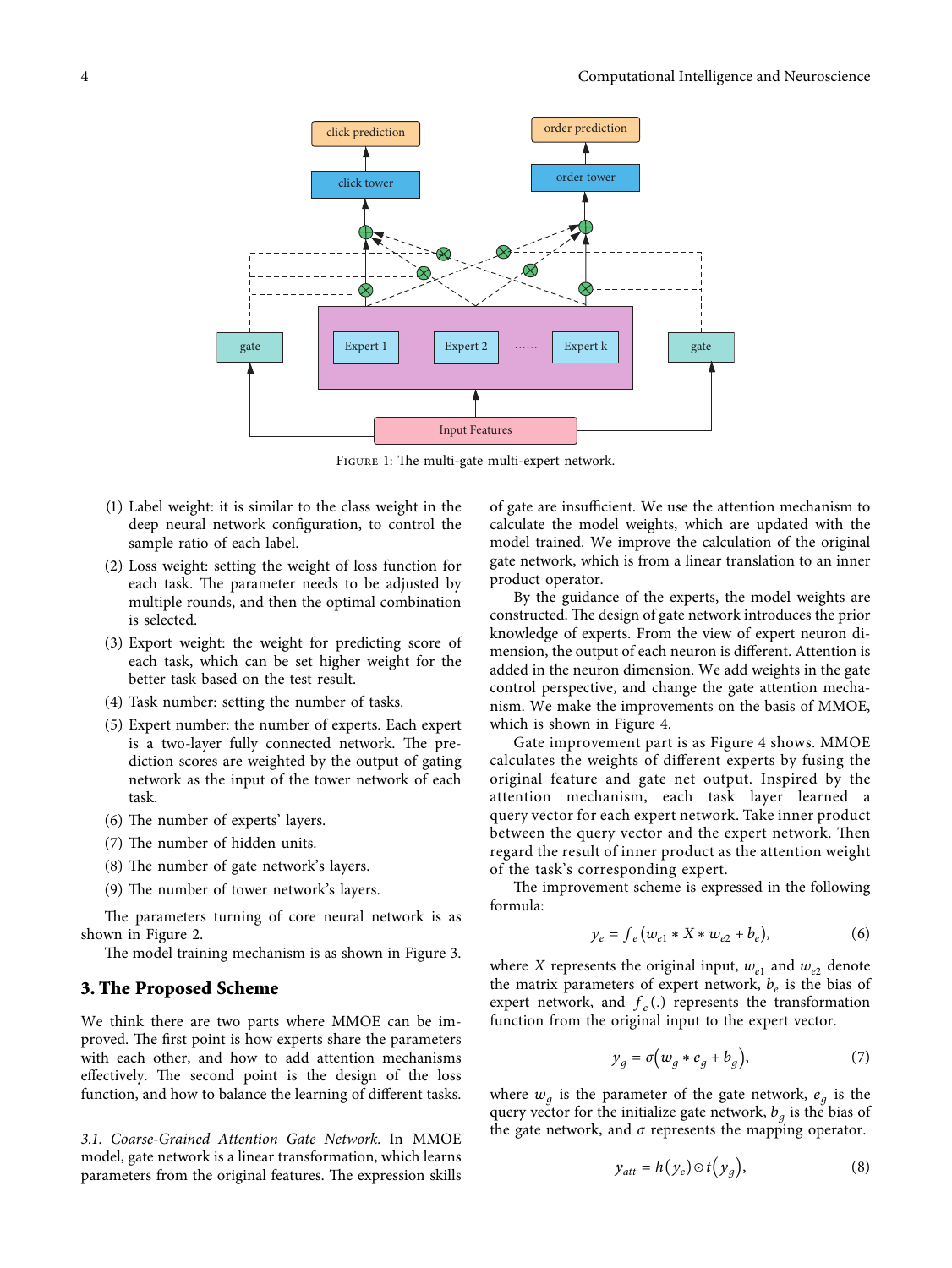<span id="page-4-0"></span>





Figure 3: Flowchart of the model training mechanism.

where *h, t* denote transform function and ⊙ means inner product operation.

Gate-improved attention is more associated with expert matching and more specific to task representation.

#### *3.1.1. 4e Part of Expert*

*Step 1*. Build a neural network for each expert and get the output *y*.

$$
Y = [N, F] * [F, 256] * [256, 128] = [N, 128].
$$
 (9)

*Step 2*. Build a list of experts output, which stores the result of expert.

*Step 3*. Stack the experts output in the last dimension, and the tensor shape is [*N,* 128*,* 8].

#### *3.1.2. 4e Part of Gate Network Improvements*

*Step 1*. Build a neural network for each gate. The gate has one layer with a shape of [1*,* 128], in which 128 is the number of neurons in the last layer of MMOE expert units.

*Step 2*. Store the gates output of each task in the dictionary named gates output.

*Step 3*. Stack experts output in the second dimension and calculate the expert's result with the tensor shape is being [*N,* 8*,* 128]. We construct expert weight query vector for each task. The query vector is obtained by multiply product operation of gate output [1*,* 128] and expert [*N,* 8*,* 128].

*Step 4*. Make elementwise operation on gates and expert output with expanded dimensions, using the broadcast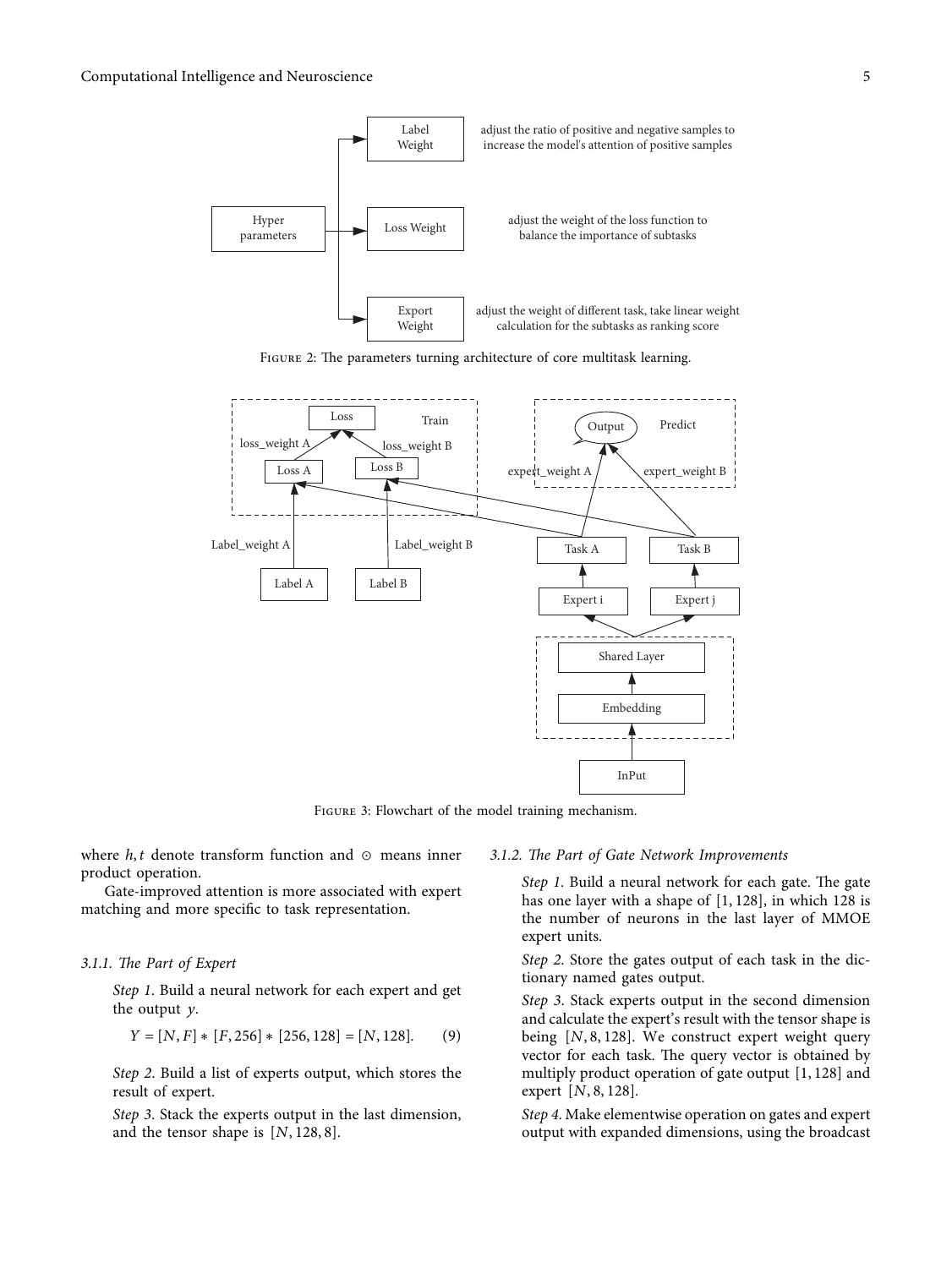<span id="page-5-0"></span>

FIGURE 4: The framework of coarse-grained attention network.

mechanism. We obtain the initial query vector with the shape of [*N,* 8*,* 128], and then aggregate using reducesum function in the last dimension. We get attention dot tensor with the shape of [*N,* 8].

*Step 5*. By expanding and copying the attention dot tensor, we calculate the expert weights with the shape of [*N*, 128, 8]. The shape of weights and the shape of experts are the same.

*Step 6*. We add weights for the experts and calculate the final output of [*N,* 128].

Our main improvement is using the expert information to design a query vector for each gate, by the attention mechanism. The fine-grained attention based on the coarsegrained attention makes different weight values in the embedding dimension. The description about fine-grained attention is shown in following part.

*3.2. Fine-Grained Attention Gate Network.* In the dimension of the expert neuron and the dimension of the embedding, we employ attention together. In this way, the gate control network is not only a simple two-layer fully connected network, but also the result of combining the initial gate with the expert by attention mechanism. The model learns the fine-grained query vector for each task.

*3.2.1. Expert Network Part.* It is the same as the expert network part of MMOE coarse-grained attention.

3.2.2. Attention Gate Network Part. The coarse-grained attention constructs the neural network for each gate with the shape of [1*,* 128]. And then, the gate network and expert with the shape of [*N,* 8*,* 128] make multiply product operation. We design query network for each task with the shape of [*N,* 8*,* 128], in which 128 dimensions are different while 8 dimensions are the same. The fine-grained

attention is different in both 128 dimensions and 8 dimensions, which can better adapt the different correlation tasks.

*3.3. Gradient Boosting Expert Network.* In MMOE model, the experts can be regarded as random forest. In order to make different experts interact better, we improve the experts' mode from random forest to gradient boosting decision tree. We construct an expert list named hub-list, which is used to store the output of each expert. When the hub-list is traversed, the information will be appended at the end of the list. If there is no element in the expert hub center, we feed the previous extracted feature into the neural network. If there are elements in the expert hub center, we feed the last layer of the expert hub jointed with the previous extracted feature into the neural network. The idea that the random forest is improved to the gradient boosting tree mainly occurs in the expert part.

*3.3.1. Expert Network Improvement Part.* We set up an expert output, which is used to store the prediction score of each expert. If it is the first expert, the receiving input is the original feature. If it is a latter expert, the receiving input is the original feature and the prediction value of the former expert. By this way, it is equivalent to increasing the number of feature columns. With the construction of neural network, it has no effect on the final outputs of expert. The shape is  $[N, 128]$ , and after stacking, it is [*N,* 128*,* 8].

*3.3.2. Gate Network Part.* Like the native MMOE model, we construct a neural network, whose output shape is [*N,* 8]. And then we expand the dimension and turn it into [*N,* 128*,* 8]. By the tensor of this shape, we add weights for the experts. We aggregate and calculate the output with shape of  $[N, 128]$  finally.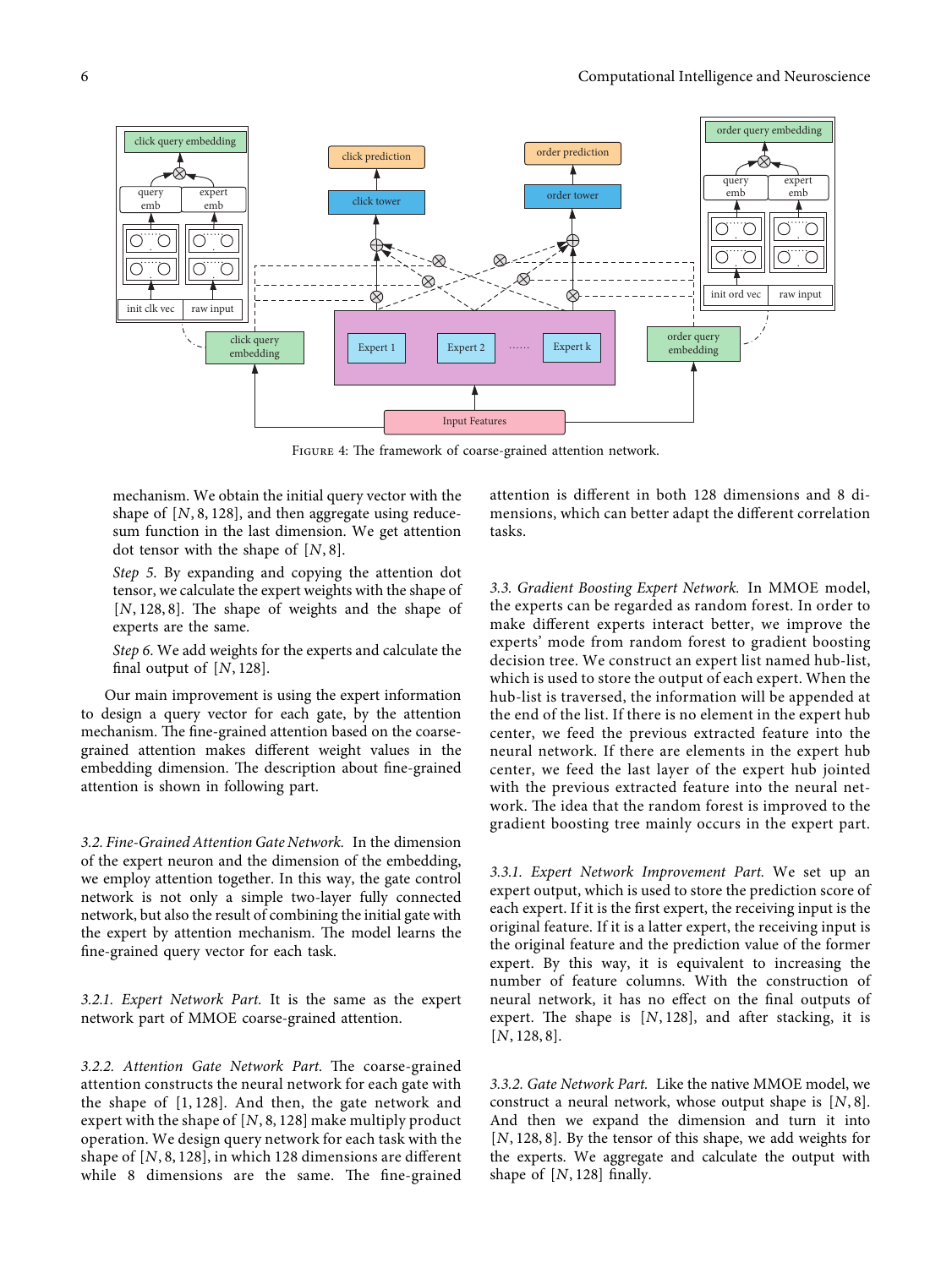

FIGURE 5: The framework of explicit self-attention expert interaction.

*3.4. Explicit Self-Attention Expert Interaction.* In the paper [\[21](#page-12-0)], the method of self-attention is used to interact among different features. Drawing lessons from this idea, we regard the output of different experts as abstract high-level features, and design an interactive network layer.

As is shown in Figure 5, on the basis of MMOE, we add an expert interaction layer, using a multi-head attention mechanism. The output after the interaction is used as a high-order feature. We employ an inner product operation between expert output and the high-order feature, and feed the results into the tower network of each task. By automatic interaction, the knowledge could be learned from experts to mine the user interests better.

Specifically, we adopt the key-value attention mechanism to capture combination among different experts. Taking the expert *m* as an example, we define the correlation between expert *m* and expert *k* under a specific attention head *h* as follows:

$$
\alpha_{m,k}^{(h)} = \frac{\exp(f^h(e_m, e_k))}{\sum_{l=1}^M \exp(f^h(e_m, e_l))},
$$
(10)

where  $f^h(\cdot)$  is an attention function,  $e_m$  denotes the expert  $m$ , and  $e_k$  denotes the expert  $k$ ; in this work, we employ inner product as attention function.

$$
f^{h}(e_{m}, e_{k}) = \langle W_{\text{query}}^{(h)} e_{m}, W_{\text{key}}^{(h)} e_{k} \rangle,
$$
  

$$
\tilde{e}_{m}^{(h)} = \sum_{k=1}^{M} \alpha_{m,k}^{(h)} \big( W_{\text{value}}^{(h)} e_{k} \big), \tag{11}
$$

where  $W_{\text{query}}^{(h)}$  and  $W_{\text{key}}^{(h)}$  are transformation matrices that map the original expert space into a new space.  $W_{\text{value}}^{(h)}$  is the value space matric, and  $\tilde{e}_m^{(h)}$  is vector of expert *m* (under head *h*); furthermore, we combine *h* head as expert-output.

Feature-level multi-head self-attention is introduced to feature engineering, and then input to the expert network.

The result is worse than the expert-level mode, so we choose the better one.

*3.5. Deep Interest Sequence Feature Applied into Multitask* Learning. The improved MMOE\_DIN model introduces the sequence feature to bottom layer. The sequence feature can capture the correlation of user's behavior better. The underlying features are processed by the way of deep interest network. On the basis of user sequence features, we design the embeddings, which represent spatial information and time information. The spatial information embedding method is as shown in Figure [6](#page-7-0).

The time-embedding information method is as shown in Figure [7.](#page-7-0)

We normalize the timestamp as days, and make some mathematic operations. The mathematic operations include exponential function operation, sine function operation, cosine function operation, root operation, square operation, and logarithmic operation. And then, we concatenate them into a large embedding vector.

*3.6. Improve Loss Function with Multitask Learning.* Recently, artificial intelligence is gradually developing from the perceptual intelligence to cognitive intelligence. Deep learning is the mainstream technology in the recommendation system rank stage. More and more scholars [[22, 23\]](#page-12-0) try to introduce cognitive intelligence into recommendation. Recommendation system has multiple scenarios, and the data is heterogeneous. Traditional multitask learning joint training requires data feature to be aligned. Combining heterogeneous data from multiple scenarios to train model, we propose a feature space mapping operator. The above operator can project the heterogeneous data into the same feature space via processing multiple network layers. From the perspective of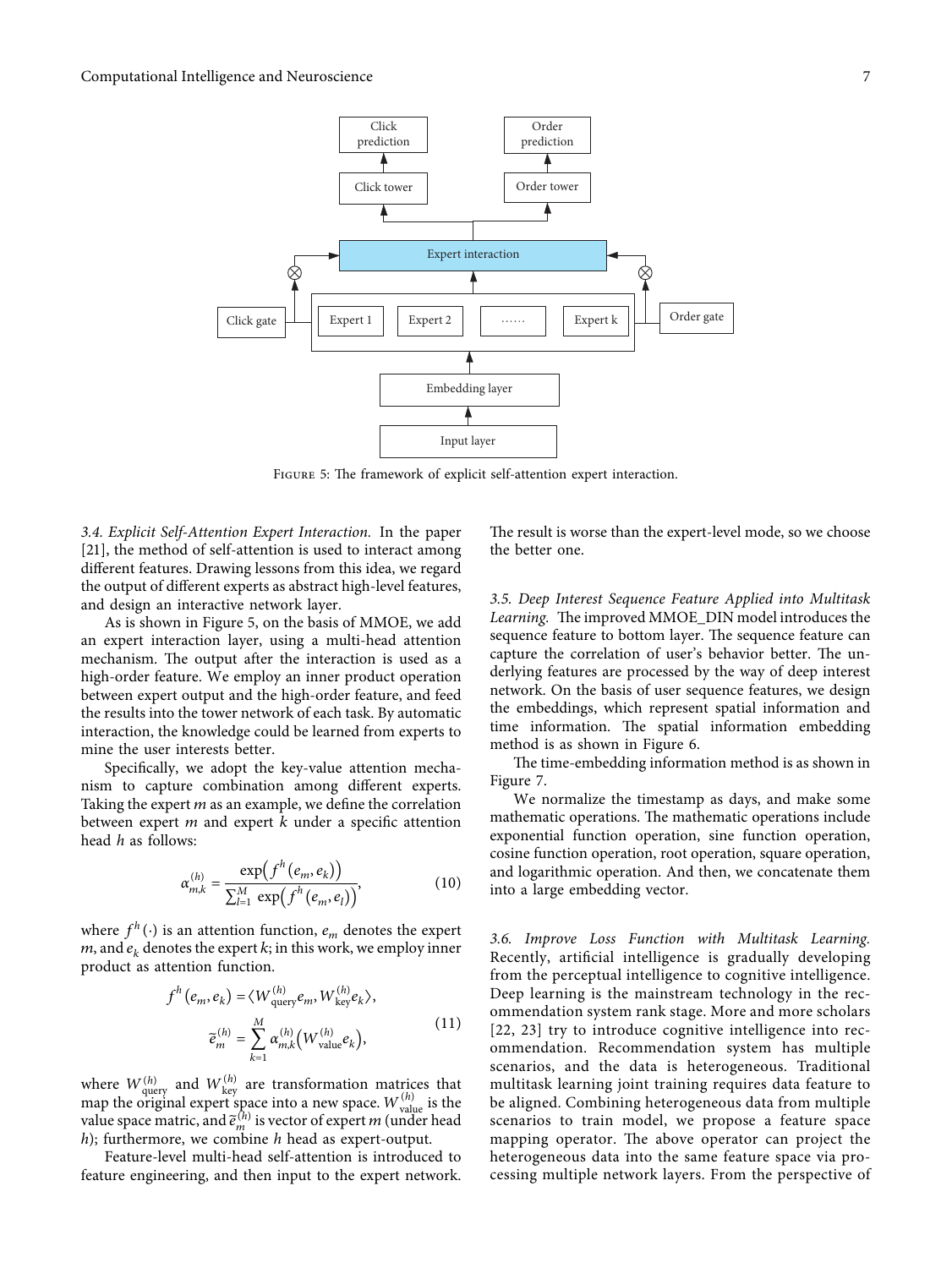<span id="page-7-0"></span>

FIGURE 6: The spatial information embedding method.



FIGURE 7: The time-embedding information method.

cognitive intelligence, it is easier for multiple experts to share collective wisdom in the same feature space. The data cognition fusion scheme is as shown in Figure [8.](#page-8-0) For the cognitive learning of multitask shared parameters, we design a custom loss function. In the learning process, the features extracted from the current data source are regarded as real data, and its label is set as real label. The features extracted from the other data sources are regarded as fake data, and the corresponding labels are set as fake label. In this way, in multitask learning, with the multisource feature iteration training, the discriminator is difficult to distinguish the shared data sources, so as to achieve the shared cognitive effect.

The multitask learning model makes feature space mapping for the data from different sources so that the multisource data are in the same feature space. We construct the following cognitive loss function, where  $c_i^k$  is real or fake label, and add it to basic loss function.

$$
L_{\text{improve}} = \sum_{k=1}^{K} \sum_{i=1}^{N_k} c_i^k \log(D(S_k(i))). \tag{12}
$$

## **4. Experiment**

In this section, we evaluate the performance of our proposed novel model on the public Ali-CCP data. Experimental comparison shows the effectiveness of our model, which outperforms the state-of-art methods for multitask learning.

4.1. Datasets. The public dataset Ali-CCP containing 42 million train samples and 43 million test samples, which extracted from Taobao's Recommender System. The train dataset storage is 10G, and the test dataset storage is 8G. CTR and CVR are two tasks modeling actions of click and purchase in the dataset. The dataset contains labels section and features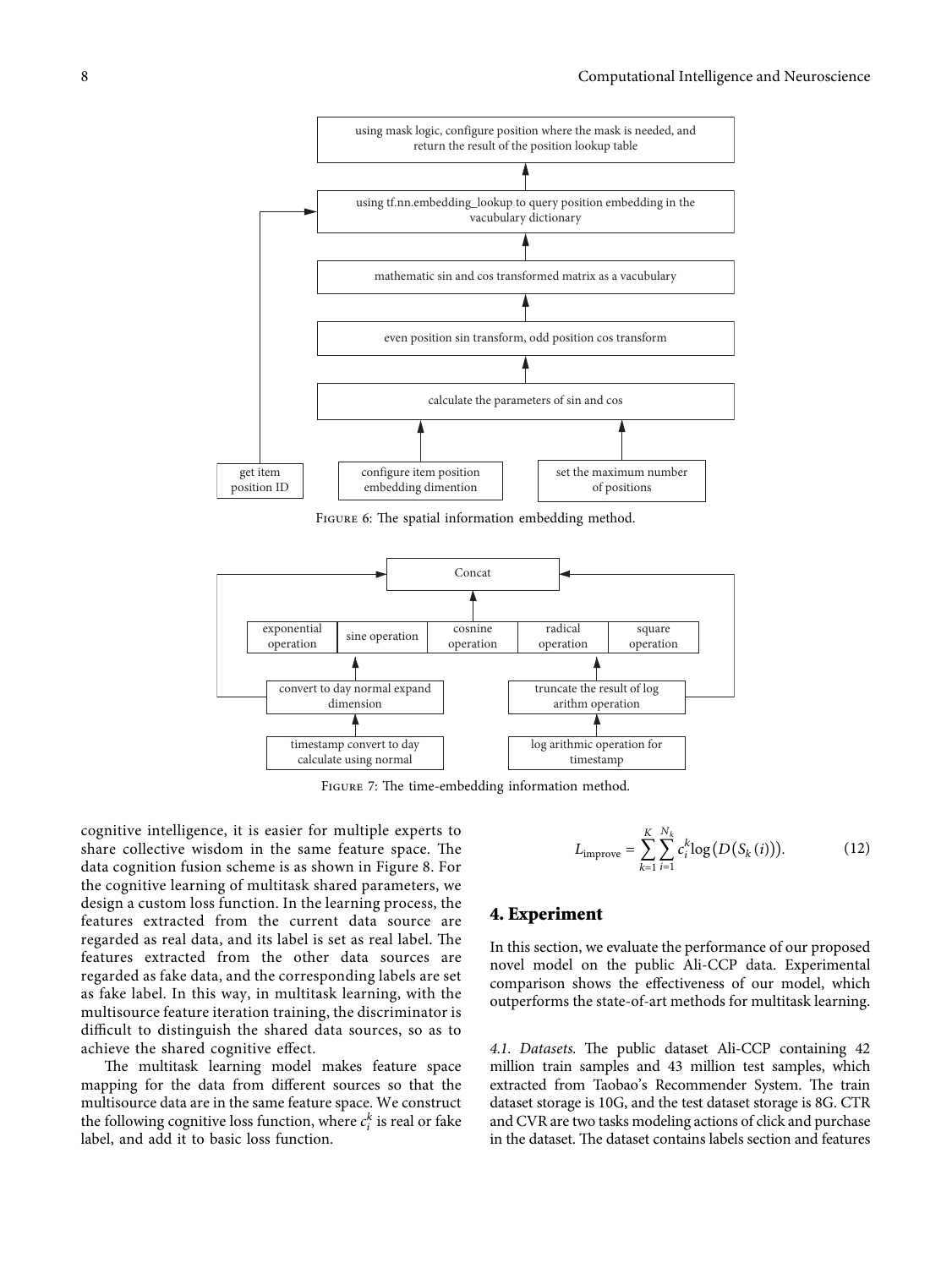<span id="page-8-0"></span>

FIGURE 8: The framework of cognitive intelligence with multitask learning.

section. The labels consist of click label and conversion label. The features consist of feature field id, feature id, and feature value. Features include user features, item features, combination features, and context features. The data detail instruction is in the page below ([https://tianchi.aliyun.com/](https://tianchi.aliyun.com/dataset/dataDetail?dataId=408&userId=1) [dataset/dataDetail?dataId](https://tianchi.aliyun.com/dataset/dataDetail?dataId=408&userId=1)=408&userId=1). We randomly select 10% of the train dataset as the validation dataset to test the evaluate index of all models.

*4.2. Baseline Models.* We compare our proposed model with the following baseline and mainstream models:

*MLP* [\[24\]](#page-12-0). We use the Multi-Layer Perceptron structure as our baseline, which is a single-task model.

*Shared Bottom* [[25](#page-12-0)]. The model with Expert-Bottom pattern shares several low-level network layers for all the tasks, and each task has its own tower.

*ESMM* [\[4, 26](#page-12-0)]. The model with Probability-Transformer pattern is used to predict the post-click conversion rate, which can relieve the sample selection bias problem via training on the entire space.

*OMOE* [\[2\]](#page-12-0). The model with Expert-Bottom pattern integrates experts by sharing one gate among all tasks.

*MMOE* [\[2](#page-12-0)]. The model with Expert-Bottom pattern integrates experts by multiple gates among all tasks.

*CGC* [[7](#page-12-0)]. The model with Expert-Bottom pattern separates task-shared experts and task-specific experts, which is designed to solve the multitask negative transfer problem.

*PLE* [[7\]](#page-12-0). The Progressive Layered Extraction (PLE) with Expert-Bottom pattern, and is made up by multilayer CGC.

TABLE 1: Hyperparameter settings.

| Hyperparameter | Value                                    |
|----------------|------------------------------------------|
| Label weight   | Positive sample, negative sample = $1:1$ |
| Loss weight    | Click task, order task = $1:0.02$        |
| Export weight  | Click task, order task = $0.8:0.2$       |
| Task number    | 2                                        |
| Expert number  | 8                                        |
| Hidden unit    | 256 128 64                               |
| Learning rate  | 0.001                                    |
| Batch size     | 1000                                     |
| Epoch          | 5                                        |



FIGURE 9: The AUC of different embedding dimension.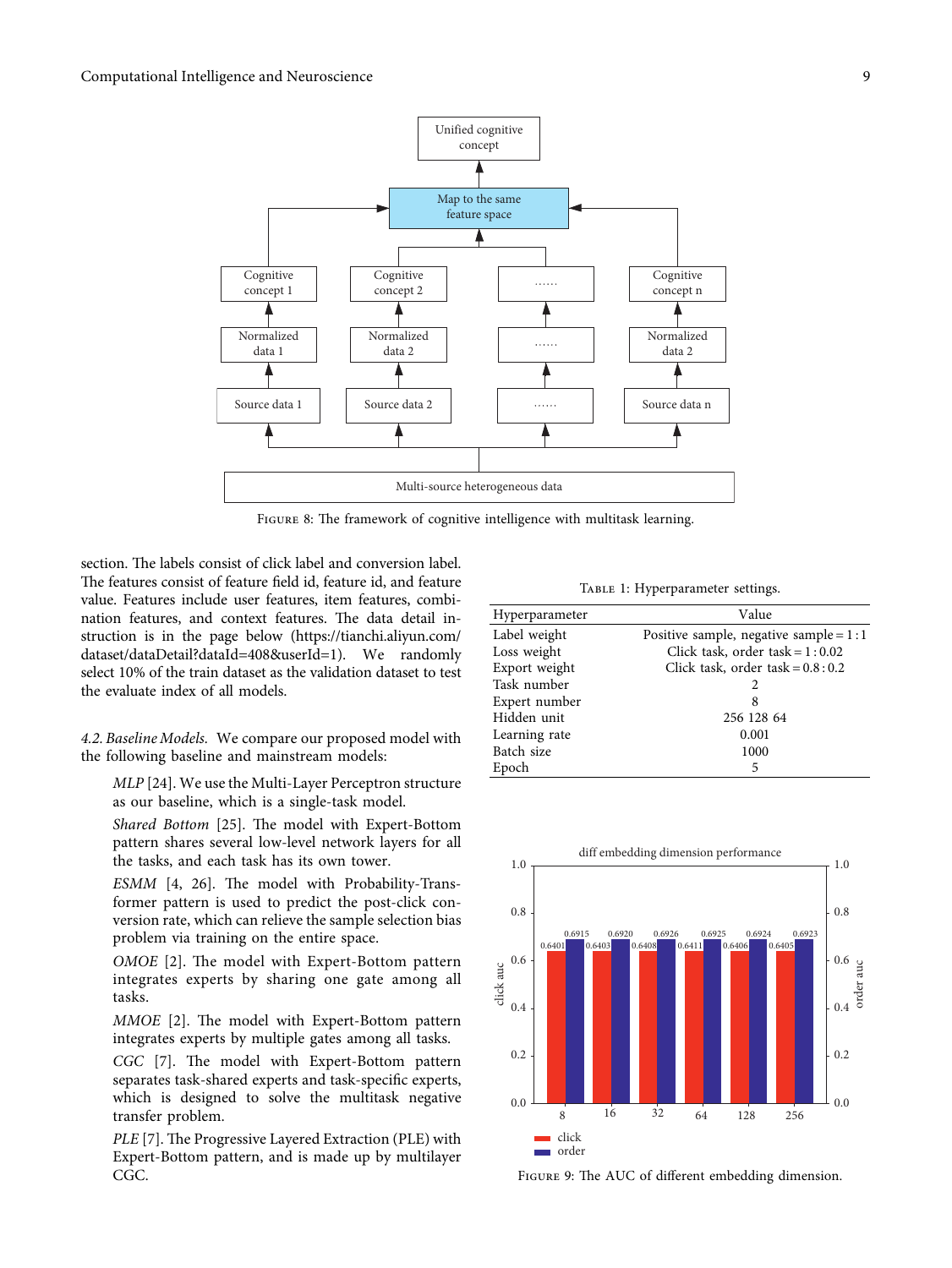Using Ali-CCP dataset, we adopt a two-layer MLP network with DICE activation and hidden layers for each task in both MTL models. Hyperparameters turned are shown in Table [1.](#page-8-0)

#### *4.3. Experiment Setting*

Hyperparameter Study

In order to study the effectiveness of hyperparameters, we try the random search, grid search, and anneal methods.

(1) Considering the category embedding dimension, we do experiment by varying embedding dimension [8, 16, 32, 64, 128, 256, 512, 1024], and the results are shown in Figure [9.](#page-8-0) We can see that the effects of the model are slightly affected by the embedding dimension. The embedding dimension is related to the model complexity and volume.

Smaller embedding dimension leads to fitting the data distribution insufficiently, while larger embedding dimension increases the model complexity; proper embedding dimension will produce the best effect. Making a trade-off between the fitting ability and complexity, we finally select embedding dimension  $= 32$  in all the experiments.

- (2) We study the impact of export weight; there is seesaw phenomenon among two different tasks. However, the export weight brings improvement overall the performance. We finally set the export weight of click task as 0.8 and order task as 0.2.
- (3) We study the impact of epoch number in the dataset and report the AUC performance on the entire test dataset as shown in Figure 10. We finally set the epoch number as 5 in all the experiments.
- (4) We study the number of layers in our proposed model; the effectiveness of AUC and log-loss is as follows. As the number of neural network layers increases, the AUC first increases then decreases and the log-loss is opposite trend. Therefore, we finally choose 3 layers in all experiments, which is as shown in Figure 11.

*4.4. Experiment Results.* Compared with the baseline MMOE, ESMM, and CGC, we demonstrate the effectiveness of our approach on Ali-CCP public dataset. We show that the proposed method improves the accuracy of multitask models. Offline evaluator of our model brings significant improvement. In order to obtain accurate prediction results, we repeat experiments 5 times for each model, among which the best offline effect is shown in Table [2.](#page-10-0)

To evaluate the effectiveness of our proposed model, we adopt four widely used metrics in experiments, i.e., AUC, Log-loss, CLICK@2, and ORDER@2.

AUC: area under curve, which reflects the ranking ability. The score ranges from  $0$  to 1, and the higher the better. The AUC formula is as follows:



FIGURE 10: The total AUC of different epochs.



FIGURE 11: The AUC and log-loss of different network layers.

AUC = 
$$
\frac{1}{|D_{+}||D_{-}|} \sum_{x^+ \in D_{+}} \sum_{x^- \in D_{-}} I(f(x^+) > f(x^-)),
$$
 (13)

where  $D_+$  and  $D_-$  denote the set of positive and negative samples,  $|D_+|$  and  $|D_-|$  mean the number of samples in  $D_+$ and *D*−, *f*(*.*) is the prediction function, and *I*(·) is the indicator function.

*Log-Loss*. In multitask learning, a common equation of joint log-loss is the weighted sum of the individual task log-loss.

$$
L(\theta_1,\ldots,\theta_K)=\sum_{k=1}^K w_k L_k(\theta_k),\qquad (14)
$$

where *K* is the number of tasks,  $L_k(\cdot)$  is the loss function,  $w_k$ is the loss weight, and  $\theta_k$  is the task parameters.

$$
L_k(\theta_k) = y_k \times (-\log(\text{sigmoid}(\hat{y}_k))) + (1 - y_k)
$$
  
 
$$
\times (-\log(1 - \text{sigmoid}(\hat{y}_k))), \tag{15}
$$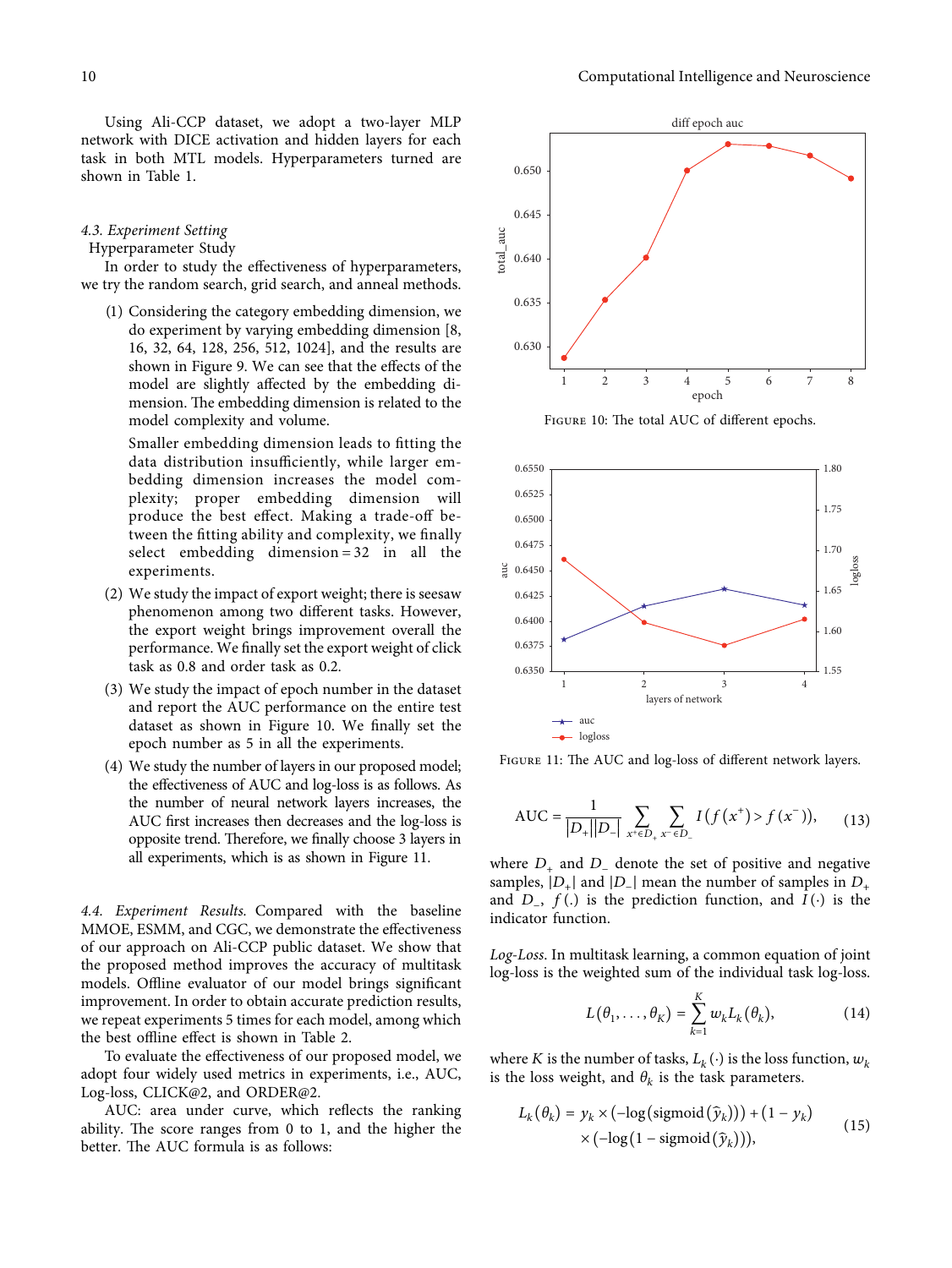<span id="page-10-0"></span>

| Models                                                                                    | Click AUC best | Order AUC best | Loss   |
|-------------------------------------------------------------------------------------------|----------------|----------------|--------|
| MMOE (base1)                                                                              | 0.6209         | 0.6645         | 1.6027 |
| ESMM (base2)                                                                              | 0.6203         | 0.6712         | 1.6105 |
| $CGC$ (base3)                                                                             | 0.6311         | 0.6708         | 1.6112 |
| Coarse-grained attention                                                                  | 0.6395         | 0.6957         | 1.5843 |
| Fine-grained attention                                                                    | 0.6339         | 0.6884         | 1.5827 |
| Expert with boost mode                                                                    | 0.6409         | 0.6804         | 1.7268 |
| Add auto interact layer                                                                   | 0.6432         | 0.6824         | 1.6891 |
| Sequence MMOE                                                                             | 0.6413         | 0.6870         | 1.6152 |
| Improve loss function                                                                     | 0.6407         | 0.6924         | 1.5997 |
| Coarse-grained attention + auto interact layer + sequence feature + improve loss function | 0.6513         | 0.6966         | 1.5784 |
|                                                                                           |                |                |        |

|  |  | TABLE 2: The performance of different models. |
|--|--|-----------------------------------------------|
|--|--|-----------------------------------------------|

TABLE 3: The improvements of different models.

| Models                                                                                    | Clk AUC improve | Ord AUC improve |
|-------------------------------------------------------------------------------------------|-----------------|-----------------|
| MMOE (base)                                                                               | Baseline 1      | Baseline 1      |
| ESMM (base)                                                                               | Baseline 2      | Baseline 2      |
| CGC (base)                                                                                | Baseline3       | Baseline 3      |
| Coarse-grained attention                                                                  | $+2.46%$        | $+4.00\%$       |
| Fine-grained attention                                                                    | $+1.57%$        | $+2.91%$        |
| Expert with boost mode                                                                    | $+2.69%$        | $+1.74\%$       |
| Add auto interact layer                                                                   | $+3.06%$        | $+2.02%$        |
| Sequence MMOE                                                                             | $+2.75%$        | $+2.71%$        |
| Improve loss function                                                                     | $+2.65%$        | $+3.51\%$       |
| Coarse-grained attention + auto interact layer + sequence feature + improve loss function | $+4.35%$        | $+4.14%$        |

TABLE 4: The custom evaluation of different models.

| <b>MMOE</b><br>0.1477<br>0.1927                                                                                |
|----------------------------------------------------------------------------------------------------------------|
|                                                                                                                |
| <b>ESMM</b><br>0.1925<br>0.1490                                                                                |
| CGC<br>0.1931<br>0.1487                                                                                        |
| Coarse-grained attention<br>0.1957<br>0.1573                                                                   |
| Fine-grained attention<br>0.1953<br>0.1463                                                                     |
| Expert with boost mode<br>0.1936<br>0.1478                                                                     |
| Add auto interact layer<br>0.1958<br>0.1521                                                                    |
| Sequence MMOE<br>0.1941<br>0.1504                                                                              |
| Improve loss function<br>0.1932<br>0.1488                                                                      |
| Coarse-grained attention + Add auto interact layer + Sequence MMOE + improve loss function<br>0.1582<br>0.1969 |

where  $y_k$  denotes the real label,  $\hat{y}_k$  denotes the predict value, and sigmoid is the activate function.

*CLICK@2*. It is the probability of actual click number in the prediction top *N* score.

$$
CLKICK@2 = \frac{|top(\hat{y}_n)|_n}{N}.
$$
 (16)

*ORDER@2*. It is the probability of actually buy number in the prediction top *N* score.

ORDER@2 = 
$$
\frac{|\text{top}(\hat{y}_n)|_n}{N}
$$
, (17)

where *n* denotes the number of real click/buy sample in the top *N* score, and *N*equals 2 in our paper.

In order to reduce the accidental error of the experiment, we repeat the training process of each improved model for 5

times. Table 3 shows the average increase of 5 times for each model.

As mentioned above, in order to increase the credibility of the experiment, we repeated the training process 5 times for each model.

Custom evaluation indicators: In order to compare model effects more fairly, we evaluate models from multiple perspectives. Besides AUC, we customize two categories of offline evaluation indicators: CLK@*N* and ORD@*N*.

CLICK@*N*: In the top *N* commodities recommended by the model, the proportion of the number of commodities which the users click.

ORDER@*N*: In the top *N* commodities recommended by the model, the proportion of the number of commodities which the users purchase.

In order to reduce the accidental error of the experiment, we repeated the training process of each improved model for 5 times. Table 4 shows the average of 5 custom evaluation for each model.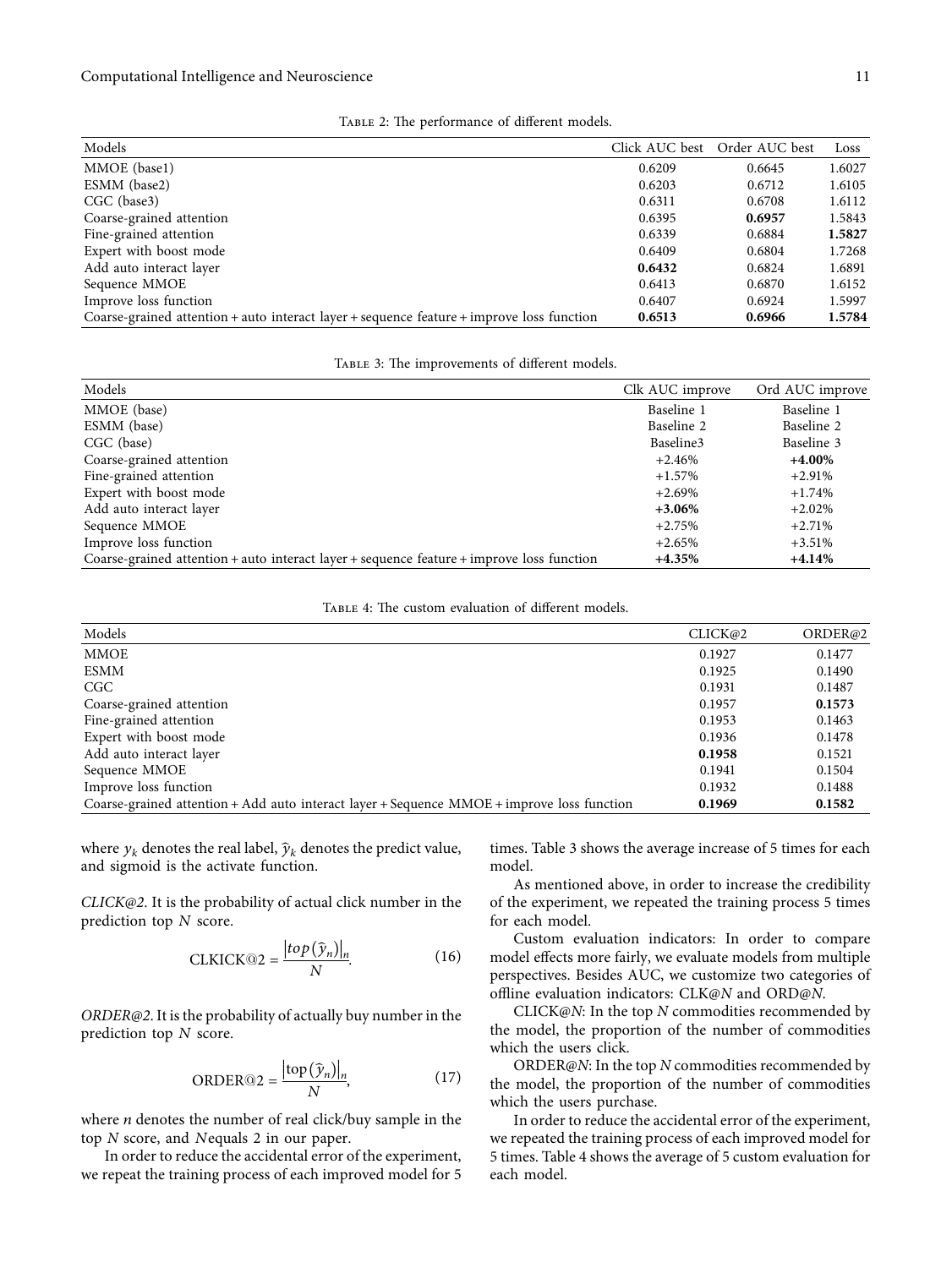<span id="page-11-0"></span>

FIGURE 12: Click@2 and order@2 of different models.

From all the above tables, we can see that our methods bring positive improvements.

*4.5. Ablation Study.* From Tables [2–4](#page-10-0), comparing to base MMOE, we can see that every proposed point has improvement. Sequence feature can bring +3.65% in AUC due to the feature engineering improvement. Coarse-grained attention can bring +3.41% in AUC, and fine-grained attention can bring +2.11% in AUC. Coarse-grained and finegrained are two patterns of attention methods. We choose coarse-grained considering the fine-grained attention may lead to overfitting. Boosting expert mode and auto interact layer mode are all used to describe the expert interaction, and we select the auto interact layer because it performs better. Furthermore, we improve the loss function to better support multisource datasets feeding, and the model structure is more generic. Finally, we integrate the above four methods, and the prediction effect is significantly improved. click@2 and order@2 of each model are shown as in Figure 12. The experiment is repeated 5 times and the error fluctuation is small. It can be seen that our new integrating model has the best effect.

## **5. Conclusions**

In this paper, we propose five improvement methods about the multitask learning, which focus on the expert interaction and gate attention mechanism. In the public data set, there is a significant improvement comparing with the MMOE model. We optimize the gate network, which relies on introducing the coarse-grained and fine-grained attention mechanism. By a linear transformation, the gate network of native MMOE pays more attention to the expert using the original input, so the expression ability is insufficient. We calculate the weights of the gate using the attention mechanism. We upgrade the calculation of the gate network, which is from a linear transformation to multiple matrix inner product operations. We introduce the gradient boosting tree in the MMOE experts, which improve both the

knowledge representation and the efficiency of mutual communication reasoning. Multihead attention is applied on the expert feature extraction layer, which can represent high-order features better. In addition, we fuse sequence DIN and MMOE, which make the multitask learning consider the relevance of features.

In further work, we will introduce cognitive intelligence in multitask learning more. The cognitive intelligence can give full play to the wisdom of experts. Expert system based on frames and expert system based on models are regarded as different experts in the multitask learning algorithm. We will build a broader recommendation system, which use multi-experts and multitask to work collaboratively.

## **Data Availability**

The Ali-CCP public dataset has been used in the experiments. Ali-CCP dataset is a public dataset containing 84 million samples extracted from Taobao's Recommender System. CTR and CVR (Conversion Rate) are two tasks modeling actions of click and purchase in the dataset. The dataset url is [https://tianchi.aliyun.com/dataset/dataDetail?](https://tianchi.aliyun.com/dataset/dataDetail?dataId=408) [dataId](https://tianchi.aliyun.com/dataset/dataDetail?dataId=408)=408.

## **Conflicts of Interest**

There are no conflicts of interest regarding the publication of this paper.

### **Acknowledgments**

This work was supported by the National Key Research and Development Program (no. 2017YFB1002304).

## **References**

[1] H. Chen, H. Sun, M. Cheng, and W. Yan, "A recommendation approach for rating prediction based on user interest and trust value," *Computational Intelligence and Neuroscience*, vol. 2021, Article ID 6677920, 9 pages, 2021.